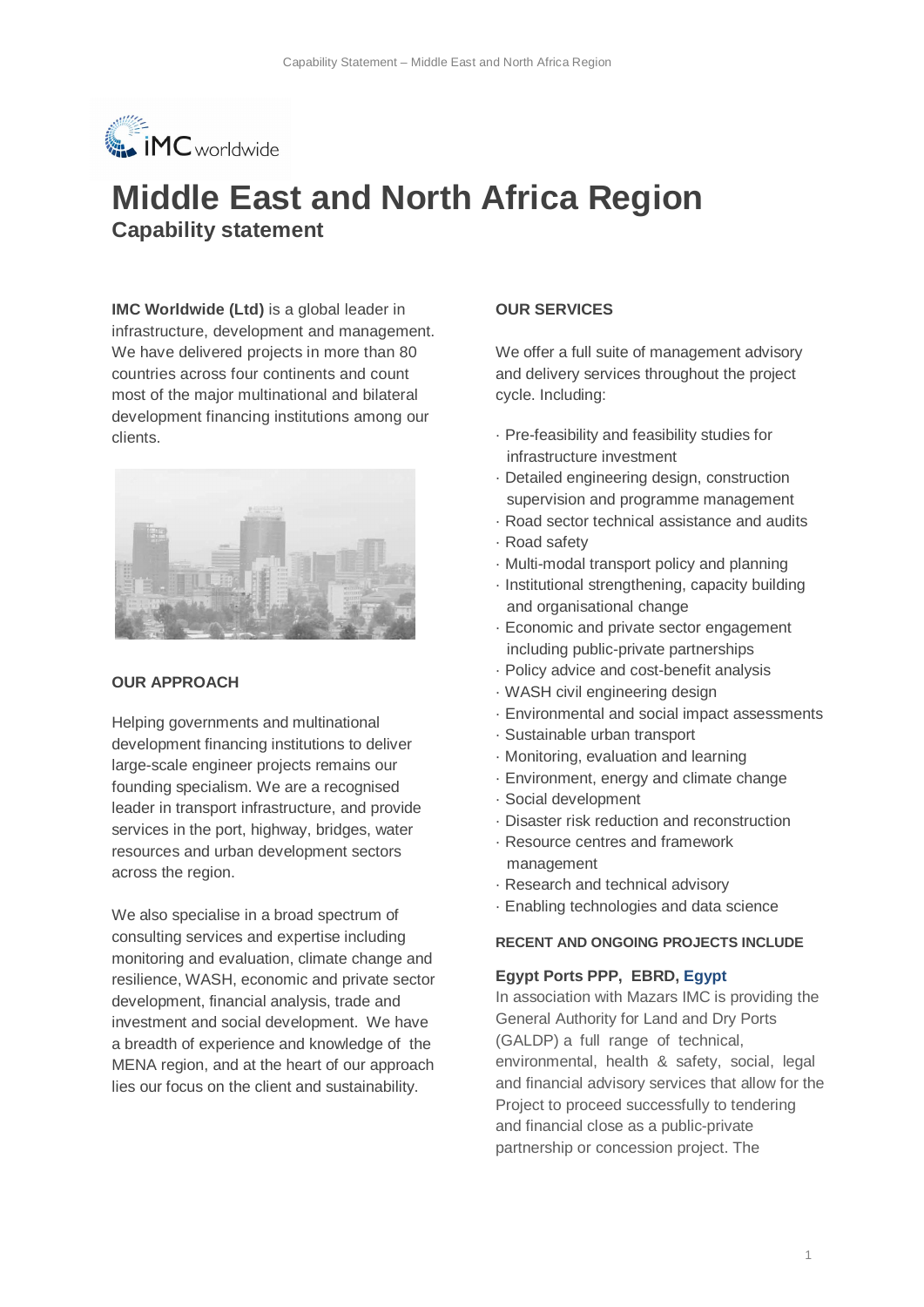objective is to make the project attractive to private investors/operators.

# **Formative Evaluation of the Support to Emerging Governance Structure 'Tamkeen' programme, DFID, Syria**

IMC successfully delivered the first independent evaluation of a DFID programme in Syria, The Tamkeen programme, which was implemented by ASI and Integrity Research, and worked in partnership with Syrian communities to deliver essential services and to foster open governance. The intervention identified and engaged with 19 communities in opposition controlled and contested areas of Syria.

# **Technical Support for GOAL WASH, GOAL, Syria**

The Water, Sanitation and Hygiene (WASH) Programming in Idleb Governorate, focused heavily on water supply, supporting three Water Units (Utilities) in urban centres to bring water distribution networks to pre-conflict operational standards. IMC was commissioned by GOAL to support the establishment of suitable costrecovery systems, including monitoring mechanisms; developing appropriate cost recovery information management systems; and developing a capacity building plan.

# **Evaluation of UNICEF's response to the Water, Sanitation, and Hygiene needs in Jordan as a result of the Syrian Refugee crises, UNICEF, Jordan**

IMC is undertaking an evaluation of UNICEF's response to the WASH needs in Jordan as a result of the Syrian Refugee Crisis from 2012- 2017. The purpose of the evaluation is to assess whether the UNICEF WASH program met its intended results, and to generate lessons learned which can inform future programmes. As such IMC will undertake an independent and critical assessment to support the sector and government institutions, using evaluation criteria of relevance, effectiveness, efficiency and sustainability, as well as coverage and coordination in target communities (camps, ITSs, and host communities).

# **Evaluation of the Enhanced Productivity Programme, UNDP, Jordan**

IMC was selected to perform a comprehensive impact evaluation of the Enhanced Productivity Program in Jordan – a \$220MM USD effort overseen by the Jordanian Ministry of Planning and International Cooperation since 2001. The evaluation provided an exhaustive look at the EPP's programming across the entire country. IMC assessed the extent to which the EPP has succeeded in meeting its set developmental objectives and its core goal of enabling the poor, and empowering individuals and communities to build and sustain businesses and opportunities.

## **Information Management System United Nations Children's Fund, UNICEF, Iraq**

IMC was chosen to design and develop a cutting-edge information management system for the IMPACT Iraq programme. IMPACT Iraq program was a countrywide effort that provided immediate action for vulnerable children and families. The program brought together a collection of organisations dedicated to helping the Iraqi people to rapidly deliver services in all 18 governorates in situations of extreme vulnerability. IMC designed and developed a cutting-edge information management system that allowed UNICEF and its partners to collect and analyze data to find the most vulnerable communities in real time.

# **Women's Economic Empowerment, World Bank, Afghanistan**

IMC is working with our partner, D3 Systems/ACSCOR, on mapping the lessons learned of women economic empowerment programmes in Afghanistan. The research is focusing on identifying and nationally mapping the different parameters of women economic empowerment. The research will contribute to the development of the Women's Economic Empowerment National Action Plan. IMC is providing gender expertise and developing data collection tools for the mapping exercise, and assisting with the analysis and development of the final report.